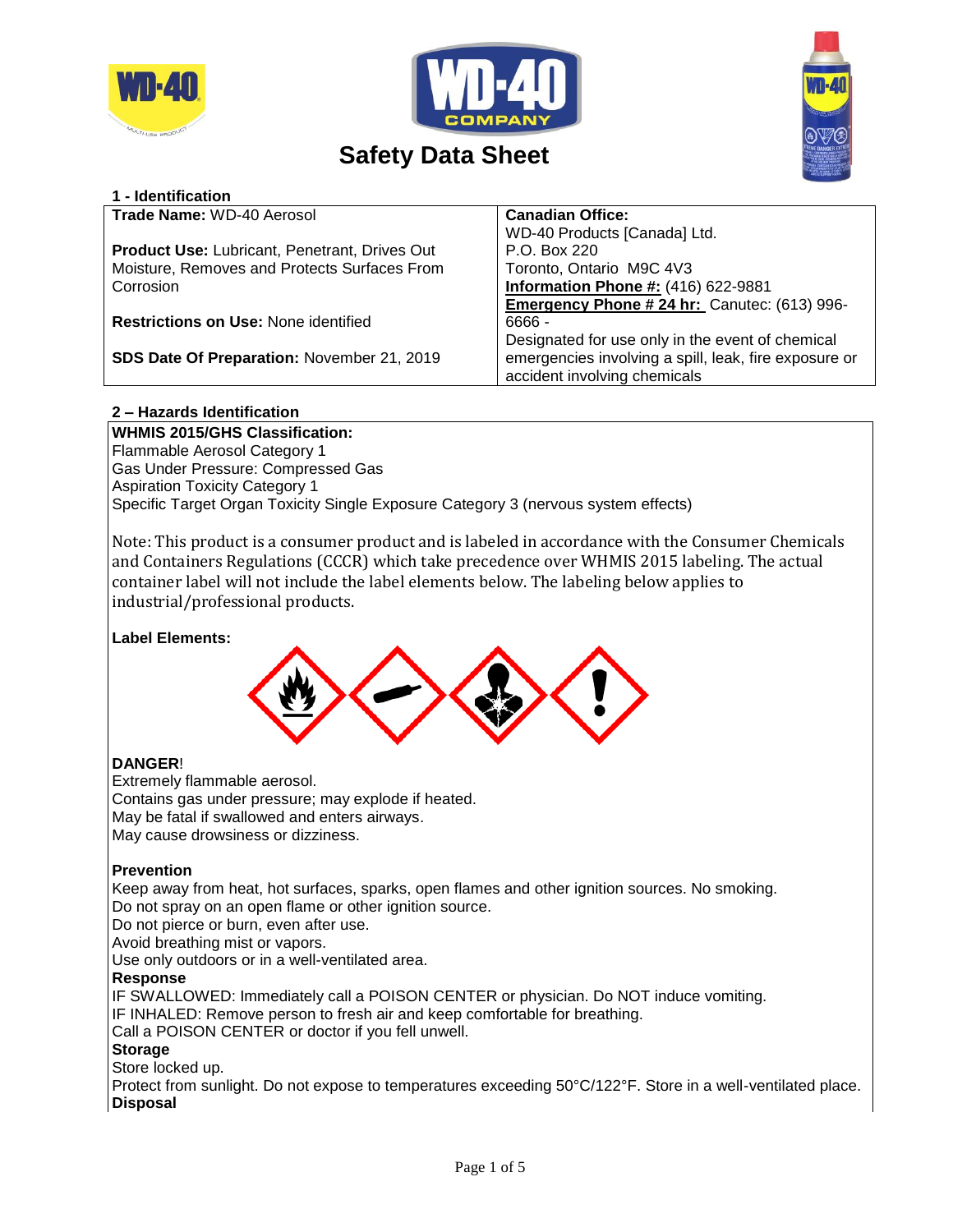Dispose of contents and container in accordance with local and national regulations.

| Ingredient            | CAS#       | <b>Weight Percent</b> | <b>WHMIS 2015/ GHS Classification</b> |  |
|-----------------------|------------|-----------------------|---------------------------------------|--|
| Aliphatic Hydrocarbon | 64742-47-8 | 50-70%                | Flammable Liquid Category 3           |  |
|                       |            |                       | <b>Aspiration Toxicity Category 1</b> |  |
|                       |            |                       | <b>Specific Target Organ Toxicity</b> |  |
|                       |            |                       | Single Exposure Category 3            |  |
|                       |            |                       | (nervous system effects)              |  |
| Petroleum Base Oil    | 64742-56-9 | $30 - 35%$            | Not Hazardous                         |  |
|                       | 64742-65-0 |                       |                                       |  |
|                       | 64742-53-6 |                       |                                       |  |
|                       | 64742-54-7 |                       |                                       |  |
|                       | 64742-71-8 |                       |                                       |  |
| Carbon Dioxide        | 124-38-9   | $2 - 3%$              | Simple Asphyxiant                     |  |

# **3 - Composition/Information on Ingredients**

# **4 – First Aid Measures**

**Ingestion (Swallowed):** Aspiration Hazard. DO NOT induce vomiting. Call physician, poison control center or the WD-40 Safety Hotline at 1-888-324-7596 immediately.

**Eye Contact:** Flush thoroughly with water. Remove contact lenses if present after the first 5 minutes and continue flushing for several more minutes. Get medical attention if irritation persists.

**Skin Contact:** Wash with soap and water. If irritation develops and persists, get medical attention. **Inhalation (Breathing):** If irritation is experienced, move to fresh air. Get medical attention if irritation or other symptoms develop and persist.

**Signs and Symptoms of Exposure:** Harmful or fatal is swallowed. If swallowed, may be aspirated and cause lung damage. May cause eye irritation. Inhalation of mists or vapors may cause nasal and respiratory tract irritation and central nervous system effects such as headache, dizziness and nausea. Skin contact may cause drying of the skin.

**Indication of Immediate Medical Attention/Special Treatment Needed:** Immediate medical attention is needed for ingestion.

# **5 – Fire Fighting Measures**

**Suitable (and unsuitable) Extinguishing Media:** Use water fog, dry chemical, carbon dioxide or foam. Do not use water jet or flooding amounts of water. Burning product will float on the surface and spread fire. **Specific Hazards Arising from the Chemical:** Contents under pressure. Keep away from ignition sources and open flames. Exposure of containers to extreme heat and flames can cause them to rupture often with violent force. Vapors are heavier than air and may travel along surfaces to remote ignition sources and flash back. Combustion will produce oxides of carbon and hydrocarbons.

**Special Protective Equipment and Precautions for Fire-Fighters:** Firefighters should always wear positive pressure self-contained breathing apparatus and full protective clothing. Cool fire-exposed containers with water. Use shielding to protect against bursting containers.

# **6 – Accidental Release Measures**

**Personal Precautions, Protective Equipment and Emergency Procedures:** Wear appropriate protective clothing (see Section 8). Eliminate all sources of ignition and ventilate area.

**Methods and Materials for Containment/Cleanup:** Leaking cans should be placed in a plastic bag or open pail until the pressure has dissipated. Contain and collect liquid with an inert absorbent and place in a container for disposal. Clean spill area thoroughly. Report spills to authorities as required.

# **7 – Handling and Storage**

**Precautions for Safe Handling:** Avoid contact with eyes. Avoid prolonged contact with skin. Avoid breathing vapors or aerosols. Use only with adequate ventilation. Keep away from heat, sparks, pilot lights, hot surfaces and open flames. Unplug electrical tools, motors and appliances before spraying or bringing the can near any source of electricity. Electricity can burn a hole in the can and cause contents to burst into flames. To avoid serious burn injury, do not let the can touch battery terminals, electrical connections on motors or appliances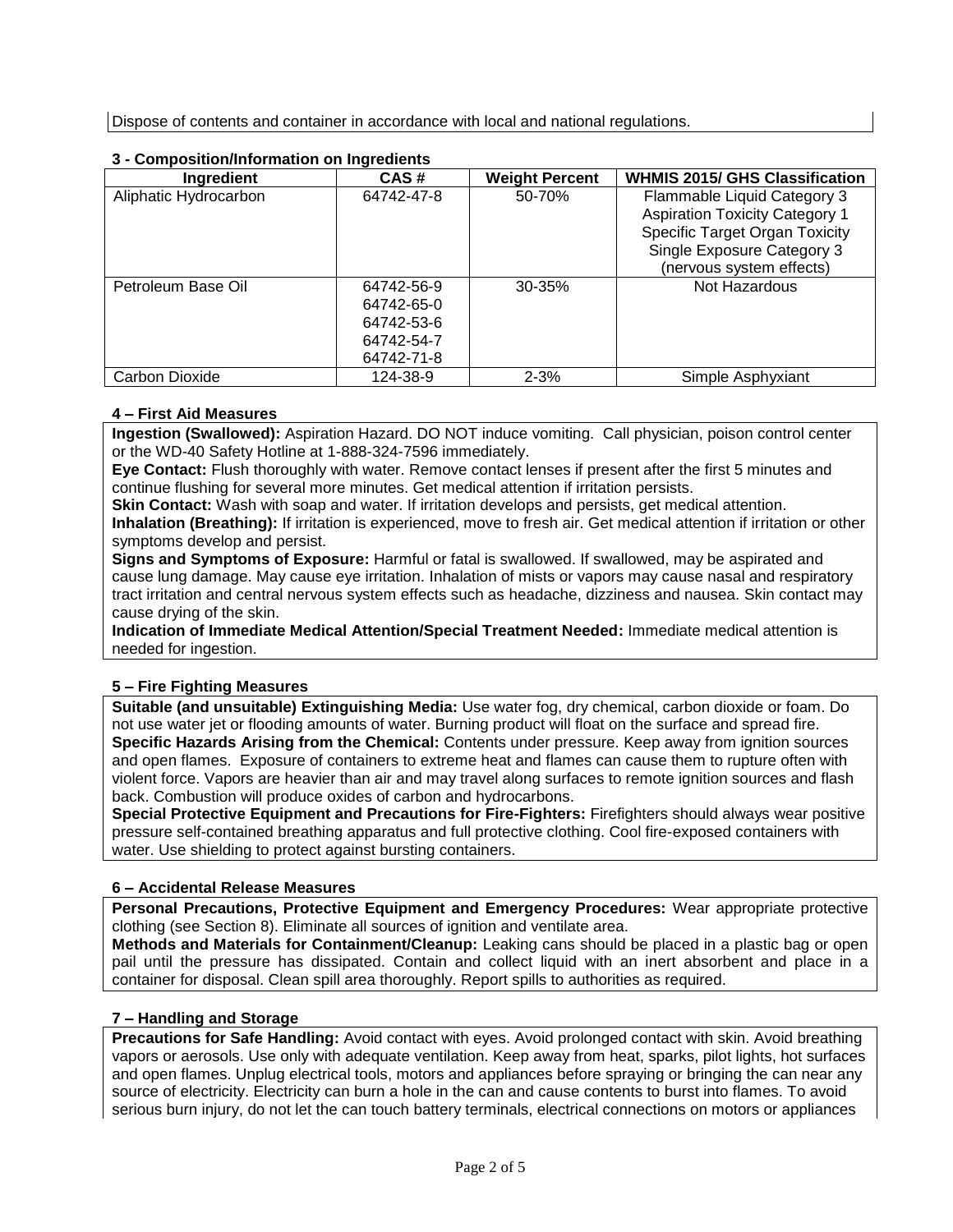or any other source of electricity. Wash thoroughly with soap and water after handling. Keep containers closed when not in use. Keep out of the reach of children. Do not puncture, crush or incinerate containers, even when empty.

**Conditions for Safe Storage:** Store in a cool, well-ventilated area, away from incompatible materials Do not store above 120°F or in direct sunlight. U.F.C (NFPA 30B) Level 3 Aerosol. Store away from oxidizers.

| <b>Chemical</b>       | <b>Occupational Exposure limits</b>                                  |  |  |
|-----------------------|----------------------------------------------------------------------|--|--|
| Aliphatic Hydrocarbon | 1200 mg/m3 TWA (manufacturer recommended)                            |  |  |
| Petroleum Base Oil    | 5 mg/m3 TWA (Inhalable) ACGIH TLV (as mineral oil)                   |  |  |
|                       | 5 mg/m3 TWA, 10 mg/m3 STEL Canada-Québec (as oil mist, mineral)      |  |  |
|                       | 5 mg/m3 TWA, 10 mg/m3 STEL Canada-Ontario (as oil mist, mineral)     |  |  |
|                       | 1 mg/m3 TWA British Columbia (as Oil mist-mineral, severely refined) |  |  |
| Carbon Dioxide        | 5000 ppm TWA, 30,000 ppm STEL ACGIH TLV                              |  |  |
|                       | 5000 ppm TWA, 30,000 ppm STEL Canada-Ontario                         |  |  |
|                       | 5000 ppm TWA, 30,000 ppm STEL Canada-Québec                          |  |  |
|                       | 5000 ppm TWA, 15,000 ppm STEL British Columbia                       |  |  |

#### **8 – Exposure Controls/Personal Protection**

**The Following Controls are Recommended for Normal Consumer Use of this Product Appropriate Engineering Controls:** Use in a well-ventilated area.

#### **Personal Protection:**

**Eye Protection:** Avoid eye contact. Always spray away from your face.

**Skin Protection:** Avoid prolonged skin contact. Chemical resistant gloves recommended for operations where skin contact is likely.

**Respiratory Protection:** None needed for normal use with adequate ventilation.

**For Bulk Processing or Workplace Use the Following Controls are Recommended**

**Appropriate Engineering Controls:** Use adequate general and local exhaust ventilation to maintain exposure levels below that occupational exposure limits.

**Personal Protection:**

**Eye Protection:** Safety goggles recommended where eye contact is possible.

**Skin Protection:** Wear chemical resistant gloves.

**Respiratory Protection:** None required if ventilation is adequate. If the occupational exposure limits are exceeded, wear a NIOSH approved respirator. Respirator selection and use should be based on contaminant type, form and concentration. Follow applicable regulations and good Industrial Hygiene practice. **Work/Hygiene Practices:** Wash with soap and water after handling.

| Appearance:                | Light amber liquid       | <b>Flammable Limits:</b>  | LEL: 0.6% UEL: 8%                          |
|----------------------------|--------------------------|---------------------------|--------------------------------------------|
|                            |                          | (Solvent Portion)         |                                            |
| Odor:                      | Mild petroleum odor      | Vapor Pressure:           | 95-115 PSI @ 70°F                          |
| Odor Threshold:            | Not established          | Vapor Density:            | Greater than 1 (air=1)                     |
| pH:                        | Not Applicable           | <b>Relative Density:</b>  | $0.8 - 0.82$ @ 60°F                        |
| Melting/Freezing Point:    | Not established          | Solubilities:             | Insoluble in water                         |
| Boiling Point/Range:       | 361 - 369°F (183 -       | Partition Coefficient; n- | Not established                            |
|                            | $187^{\circ}$ C)         | octanol/water:            |                                            |
| Flash Point:               | 122°F (49°C) Tag Open    | Autoignition              | Not established                            |
|                            | Cup (liquid)             | Temperature:              |                                            |
| <b>Evaporation Rate:</b>   | Not established          | Decomposition             | Not established                            |
|                            |                          | Temperature:              |                                            |
| Flammability (solid, gas): | <b>Flammable Aerosol</b> | Viscosity:                | 2.79-2.96 cSt @ 100°F                      |
| VOC:                       | 65%                      | Pour Point:               | -63 $^{\circ}$ C (-81.4 $^{\circ}$ F) ASTM |
|                            |                          |                           | $D-97$                                     |

#### **9 – Physical and Chemical Properties**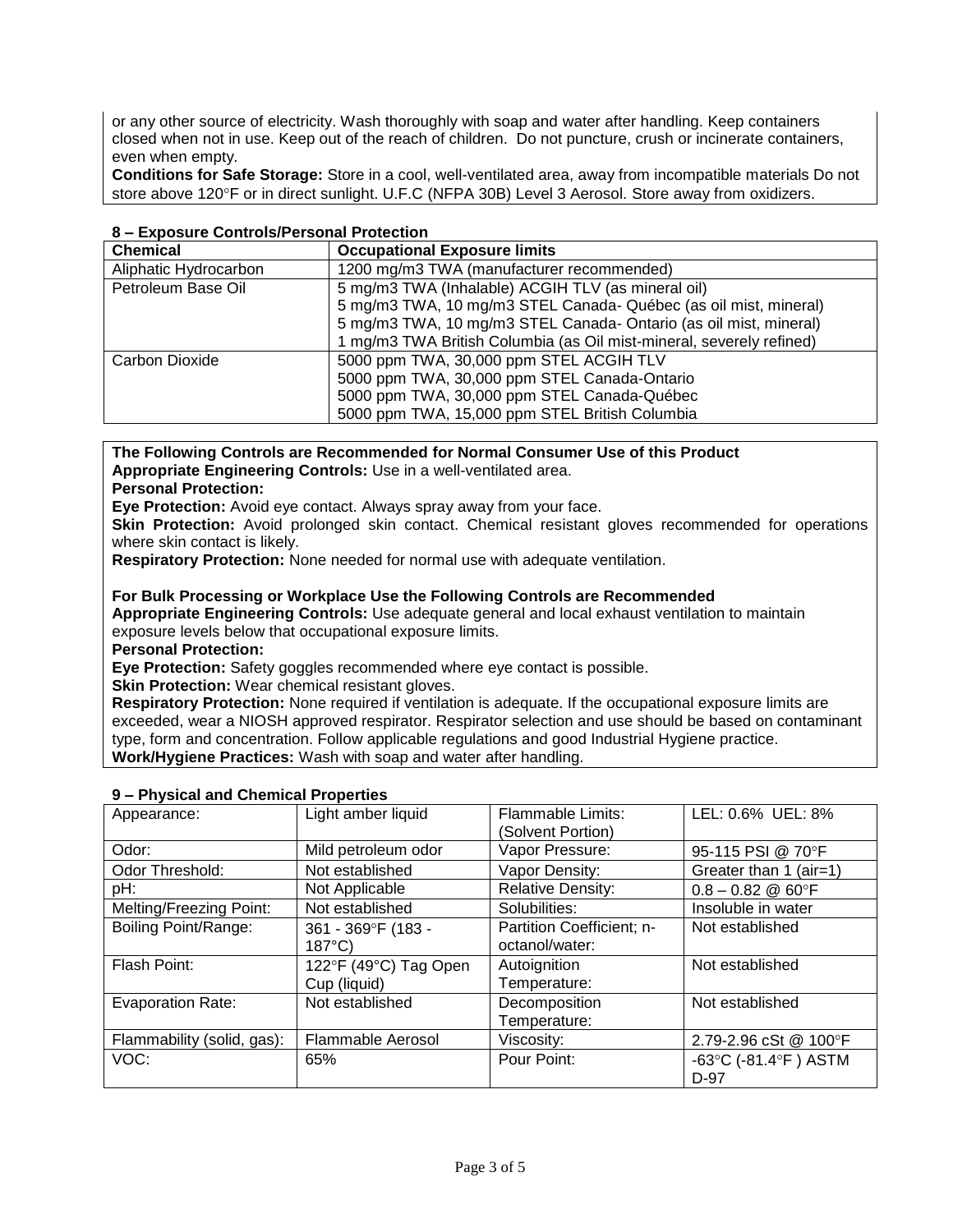#### **10 – Stability and Reactivity**

**Reactivity:** Not reactive under normal conditions

**Chemical Stability:** Stable

**Possibility of Hazardous Reactions:** May react with strong oxidizers generating heat.

**Conditions to Avoid:** Avoid heat, sparks, flames and other sources of ignition. Do not puncture or incinerate containers.

**Incompatible Materials:** Strong oxidizing agents.

**Hazardous Decomposition Products:** Carbon monoxide and carbon dioxide.

### **11 – Toxicological Information**

#### **Symptoms of Overexposure:**

**Inhalation:** High concentrations may cause nasal and respiratory irritation and central nervous system effects such as headache, dizziness and nausea. Intentional abuse may be harmful or fatal.

**Skin Contact:** Prolonged and/or repeated contact may produce mild irritation and defatting with possible dermatitis.

**Eye Contact:** Contact may be irritating to eyes. May cause redness and tearing.

**Ingestion:** This product has low oral toxicity. Swallowing may cause gastrointestinal irritation, nausea, vomiting and diarrhea. This product is an aspiration hazard. If swallowed, can enter the lungs and may cause chemical pneumonitis, severe lung damage and death.

**Chronic Effects:** None expected.

**Carcinogen Status:** None of the components are listed as a carcinogen or suspect carcinogen by IARC, NTP, ACGIH or OSHA.

**Reproductive Toxicity:** None of the components is considered a reproductive hazard.

#### **Numerical Measures of Toxicity:**

Acute Toxicity Estimates: Oral > 5,000 mg/kg; Dermal >2,000 mg/kg based on an assessment of the ingredients. This product is not classified as toxic by established criteria. It is an aspiration hazard.

#### **12 – Ecological Information**

**Ecotoxicity:** No specific aquatic toxicity data is currently available; however components of this product are not expected to be harmful to aquatic organisms

**Persistence and Degradability:** Components are readily biodegradable.

**Bioaccumulative Potential:** Bioaccumulation is not expected based on an assessment of the ingredients.

**Mobility in Soil:** No data available

**Other Adverse Effects:** None known

#### **13 - Disposal Considerations**

Aerosol containers should not be punctured, compacted in home trash compactors or incinerated. Empty containers may be disposed of through normal waste management options. Dispose of all waste product, absorbents, and other materials in accordance with applicable Federal, state and local regulations.

#### **14 – Transportation Information**

DOT Surface Shipping Description: UN1950, Aerosols, 2.1 Ltd. Qty (Note: Shipping Papers are not required for Limited Quantities unless transported by air or vessel – each package must be marked with the Limited Quantity Mark) Canadian TDG Classification: Limited Quantity IMDG Shipping Description: Un1950, Aerosols, 2.1, LTD QTY ICAO Shipping Description: UN1950, Aerosols, flammable, 2.1

NOTE: WD-40 Company does not test aerosol cans to assure that they meet the pressure and other requirements for transport by air. We do not recommend that our aerosol products be transported by air.